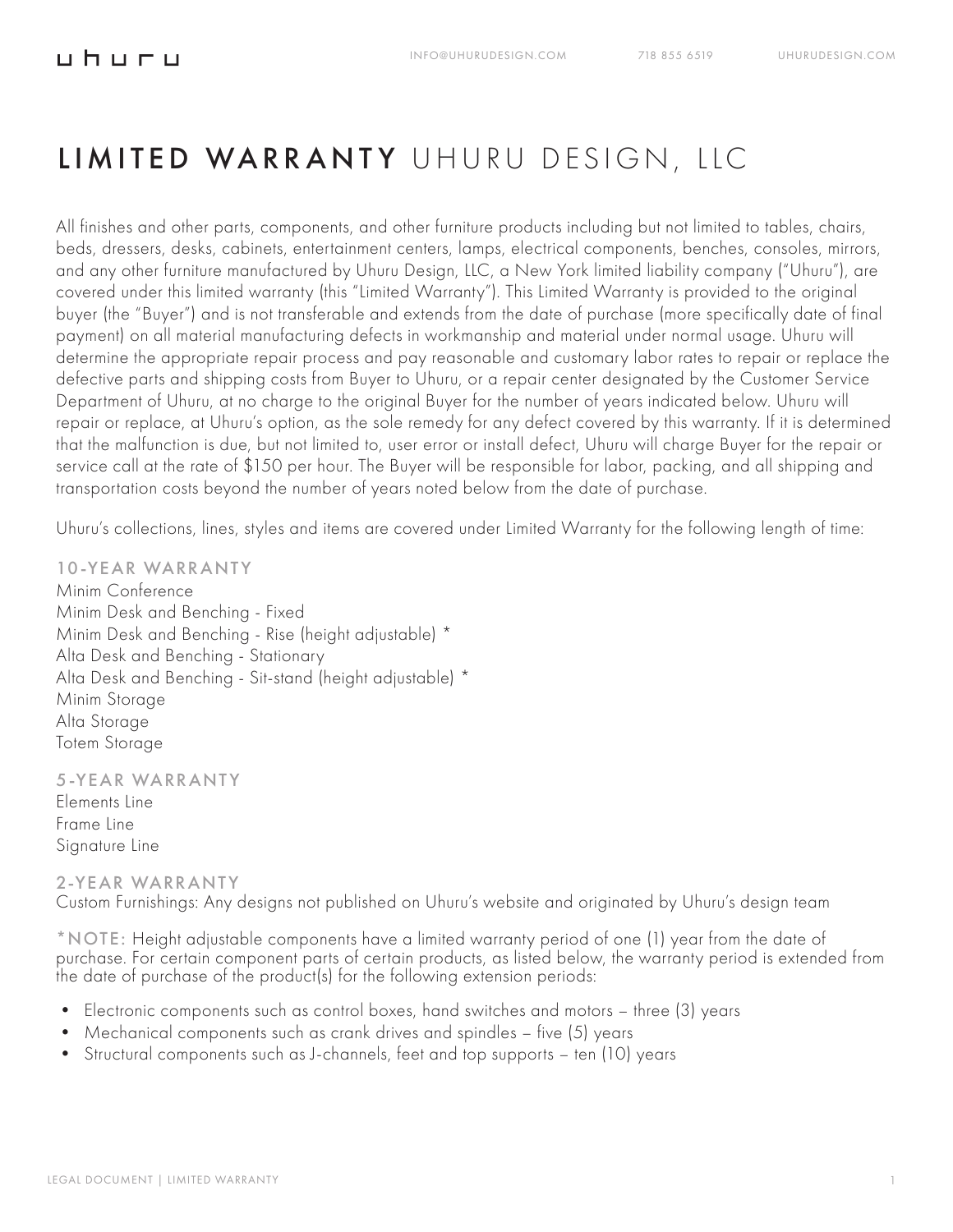### LIMITED WARRANTY UHURU DESIGN, LLC

LIMITATIONS AND EXCEPTIONS This Limited Warranty provides coverage to Buyer only, as the original buyer, and does not apply to rental uses. This Limited Warranty does not apply to: (i) merchandise that was, at any time, used as a floor sample or display model, (ii) any merchandise purchased "as is" or second-hand, (iii) any merchandise purchased at a distress sale or a going-out-of business sale or (iv) any merchandise purchased from a liquidator. All warranties, whether express or implied, cover only normal usage. The Limited Warranty shall be null and void as to any product whose condition results from misuse, abuse, unauthorized repair, extreme environmental condition, delivery or transportation damage, incorrect or inadequate storage, maintenance, cleaning or care. This Limited Warranty further is null and void if furniture has been moved from Buyer's original point of delivery.

The Limited Warranty further shall be null and void as to any product whose condition results from: (i) failure to apply, install or maintain products according to published Uhuru or manufacturer instructions and guidelines, (ii) alteration or modification of the product or (iii) the substitution of any unauthorized non-Uhuru components for use in the place of Uhuru components in an integrated product solution, including but not limited to work surfaces, leg supports, panels, brackets, shelves, overhead bins and other integral components.

CHEMICAL TREATMENTS This Limited Warranty does not cover damages or defects caused by use of chemical treatments or protective coatings applied by the Buyer. Any such chemical treatments or protective coatings void all warranties of Uhuru.

MODIFICATIONS TO PRODUCTS This Limited Warranty does not apply to any products that have been altered by any person, dealer, or company without the express written authorization of Uhuru.

IMPLIED WARRANTIES All implied warranties, including any of merchantability and fitness for a particular purpose imposed on the sale of this furniture and its parts under state law, are limited in duration to the applicable warranty period as set forth herein and no warranties apply after that period. Some states do not allow limitations on how long an implied warranty lasts, so the above limitations may not apply to you.

SIZE AND DIMENSION VARIABILITY The sizes and dimensions of the final approved sample may vary slightly from the actual sizes and dimensions of the goods when delivered. This is due to the expansion and contraction of wood products, the inherent nature of reclaimed materials, and the handmade nature of our products. The dimensions of the goods provided by Uhuru are the outermost edges of the goods. The Buyer assumes all risk regarding determination of the good's correct size and fit. In no event shall a mistake in size or fit of the goods, due to Buyer error, result in invalidation of any order or require any refund to the Buyer.

APPEARANCE VARIABILITY Buyer acknowledges that the appearance of the wood used to build a particular product may vary slightly from the wood used in any sample models. This is due to natural characteristics of the wood and the craftsmanship used to create each individual piece. Therefore, no representation, warranty and/or guarantee is made with respect to the exact color of the wood, the exact appearance of the wood and the exact finishes to the goods.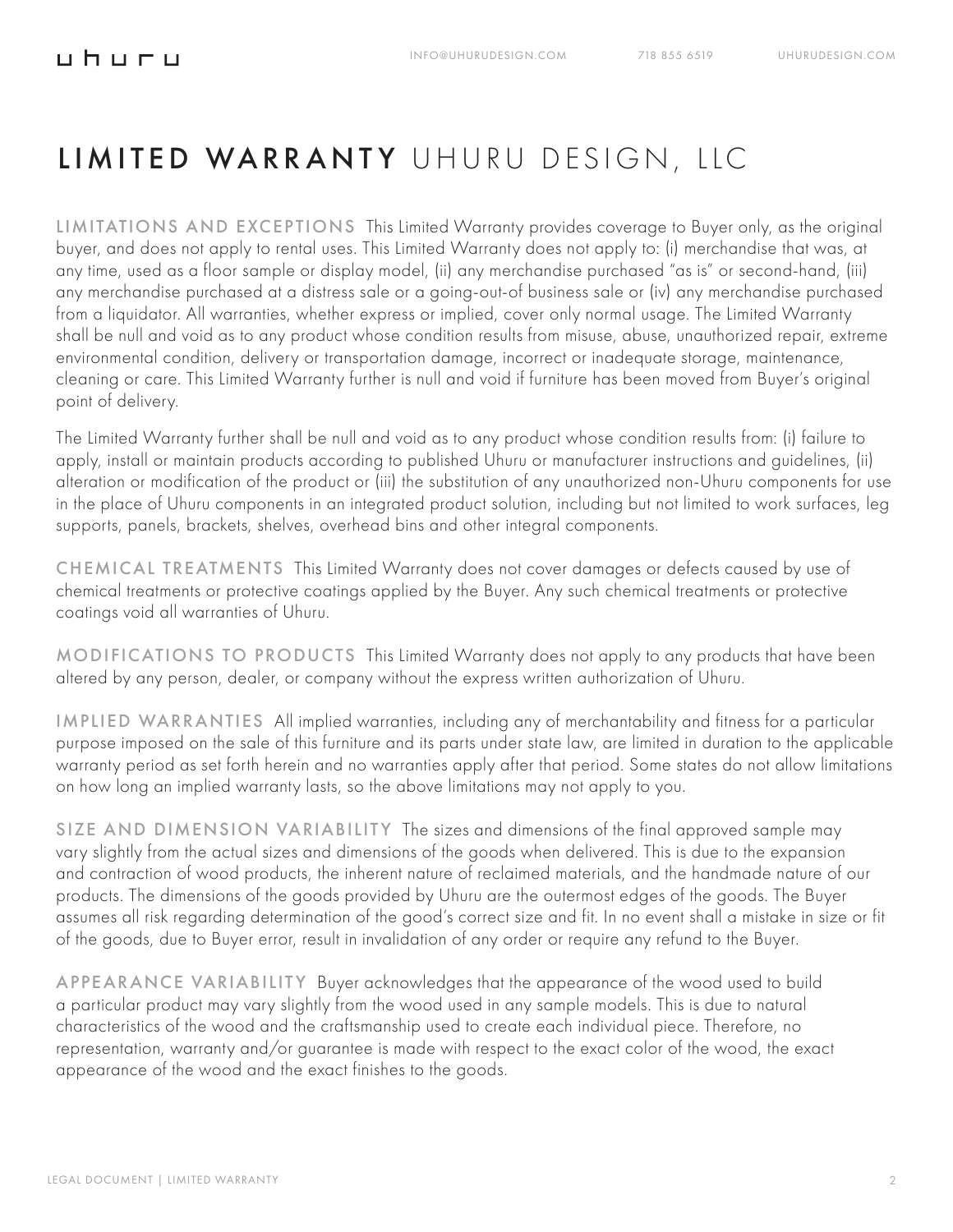### <u>uhuru</u>

### LIMITED WARRANTY UHURU DESIGN, LLC

The Buyer also acknowledges that wood may contain mineral deposits, pits, gum streaks, small pin holes, knots, color differences, unusual grain patterns, darker heart wood, lighter sap wood, etc. The frequency of such features will depend upon the grade and species of wood specified and will vary in all handmade and machined pieces. No two items are exact duplicates, and therefore Uhuru makes no representation or guarantee that Uhuru's goods will appear exactly as any other.

DISCLAIMER Uhuru does not make any warranty with respect to any of the following:

- Natural variations in wood grain or figure or the presence of character marks;
- Cracks and checks found naturally in wood and slabs;
- Changes in surface finishes, including colorfastness, due to aging or exposure to light;
- Marks, scars, or wrinkles occurring naturally in leather;
- Veins, marks, voids, fissures, or cracks found naturally in stone;
- Pilling of textiles;
- The matching of colors, grains, or textures of natural materials;
- Failure resulting from normal wear and tear;
- The colorfastness or the matching of colors of textiles, including an exact match to cuttings, samples, or to swatch cards;
- Damage, marking, or staining of surfaces due to contact with rubber or similar compounds or imprinting from writing instruments, or prolonged exposure to direct sunlight;
- Damage or marking of materials caused by sharp objects;
- Products manufactured by third parties but sold by Uhuru;
- Soiling, stains, or dye transfer from clothing including denim;
- Foreign objects abrading fabric over time;
- Products that are exposed to extreme environmental conditions or that have been subject to improper storage;
- Products exposed to planters or other objects that trap or transfer moisture to surfaces; or
- Any condition resulting from incorrect or inadequate maintenance, cleaning or care including but not limited to pet hair, mold, bug infestation, water damage.

Uhuru checks Customer's Own Material (COM) and other customer- supplied items for manufacturing quality only and does not provide any warranty with regard to these materials.

No other express warranty has been made or will be made on behalf of uhuru with respect to the furniture and its parts, or the operation, repair, or replacement of the furniture and its parts. Furthermore, no representative of uhuru or its distributors or retailers is authorized to make any changes or modifications to these limited warranties.

Some retailers offer extended or additional warranties, including but not limited to extended or additional fabric warranties, either from the retailer or through a third-party. Uhuru shall not be liable under any extended or additional warranties offered by any retailer or through a third-party.

In no event shall Uhuru be responsible for consequential or incidental damages, such as loss of use, inconvenience, loss or damage to personal property, whether indirect or direct, and whether arising in contract or tort. In no event shall Uhuru's responsibility exceed the purchase price of the product or its replacement.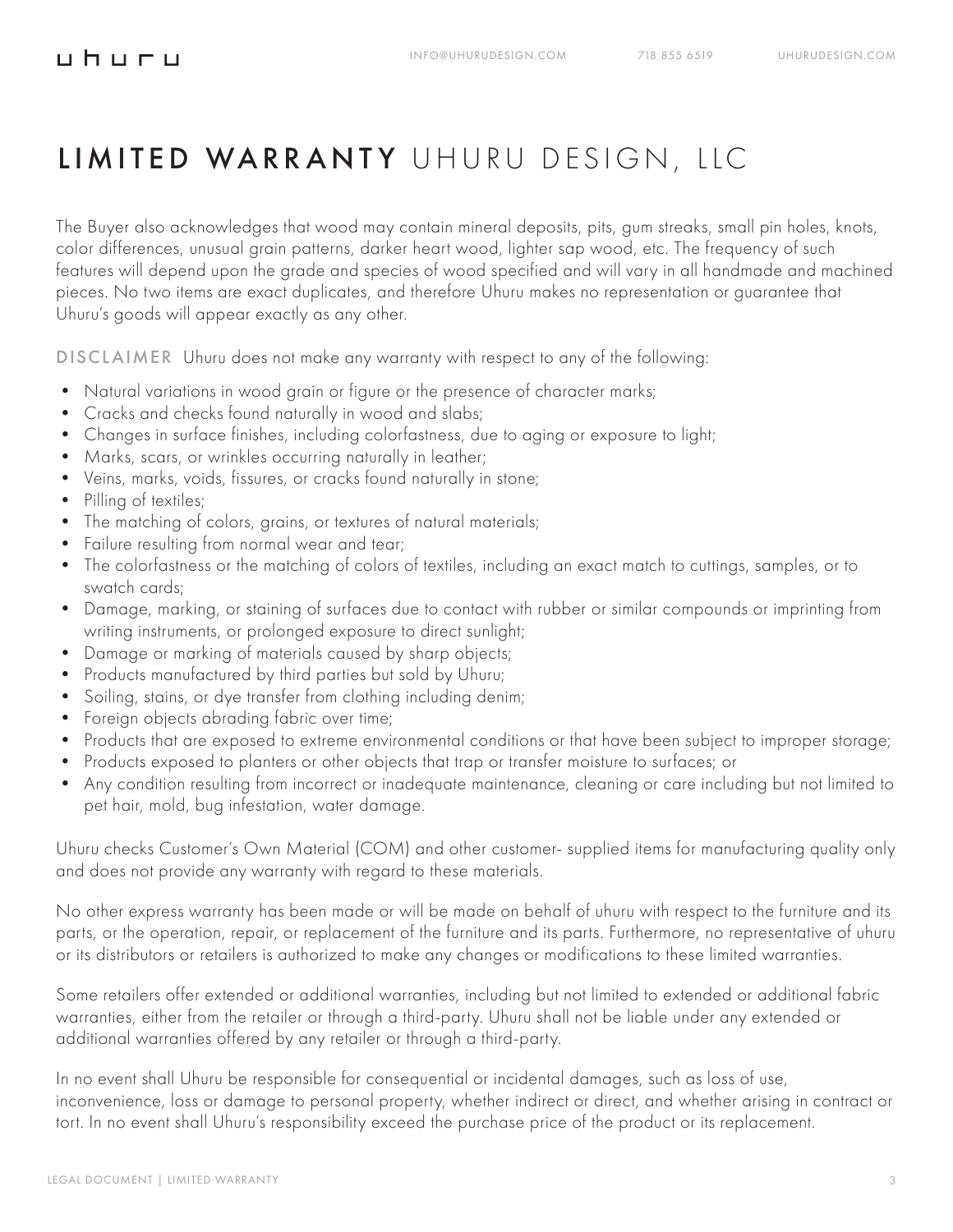### <u>uhuru</u>

### LIMITED WARRANTY UHURU DESIGN, LLC

Some states do not allow the exclusion or limitation of incidental or consequential damages, so the above limitation or exclusion may not apply to you. This warranty gives you specific legal rights, and you may also have other rights that vary from state to state.

APPLIES IN THE UNITED STATES ONLY Some states do not allow limitations on how long an implied warranty lasts or do not allow the exclusion or limitation of incidental or consequential damages, so the limitations or exclusions in the two preceding paragraphs may not apply. This Limited Warranty gives the Buyer specific legal rights, however, the Buyer may also have other rights that may vary from state to state.

APPLIES OUTSIDE OF THE UNITED STATES Except as stated above, Uhuru will not be liable for any loss or damage (including costs) however caused, whether direct or consequential, incurred or suffered by the Buyer or any third party in respect of the products but nothing contained herein will or will be considered to exclude or restrict any liability on Uhuru's part for death or personal injury resulting from negligence.

REMEDY AND CLAIM PROCEDURE Any item repaired or replaced under this Limited Warranty will be covered by this Limited Warranty for the remainder of the original warranty period only.

CLAIM PROCEDURE If a problem should arise which you feel is covered by our Limited Warranty, contact Uhuru by phone or email as indicated below. The original invoice number is necessary for the fulfillment of the warranty. Please make sure any claim for warranty service is accompanied by the necessary information to satisfy the warranty requirements.

#### UHURU CARE INSTRUCTIONS

 $D^{\Omega}$ 

- Wipe down all surfaces as part of your regular cleaning schedule using a clean white, damp (water only) rag and follow with a dry rag remove any excess moisture.
- Wipe up light spills immediately in order to avoid staining the wood. We recommend the use of coasters if glasses placed on the table top are likely to become wet with condensation (as they might in the summertime). Clean spills using a soft cloth dampened with clean water then dry immediately.
- Wipe up heavier spills, like grease or oil, with a solution of mild soap and water. The surface should be rinsed immediately with a clean, damp cloth and dried thoroughly.
- Keep the relative humidity of the room between 35% and 55%. Controlling relative humidity and temperature is important to the long-term life of fine wood furniture. If an atmospheric change is too drastic, or humidity and temperature levels too extreme one way or the other, your furniture can be damaged.
- Protect your piece from direct sunlight. Unfiltered ultraviolet (UV) rays will discolor and damage wood and finishes.
- Avoid exposing the furniture finish to items creating extreme heat, cold or moisture. Use protective padding under these items.